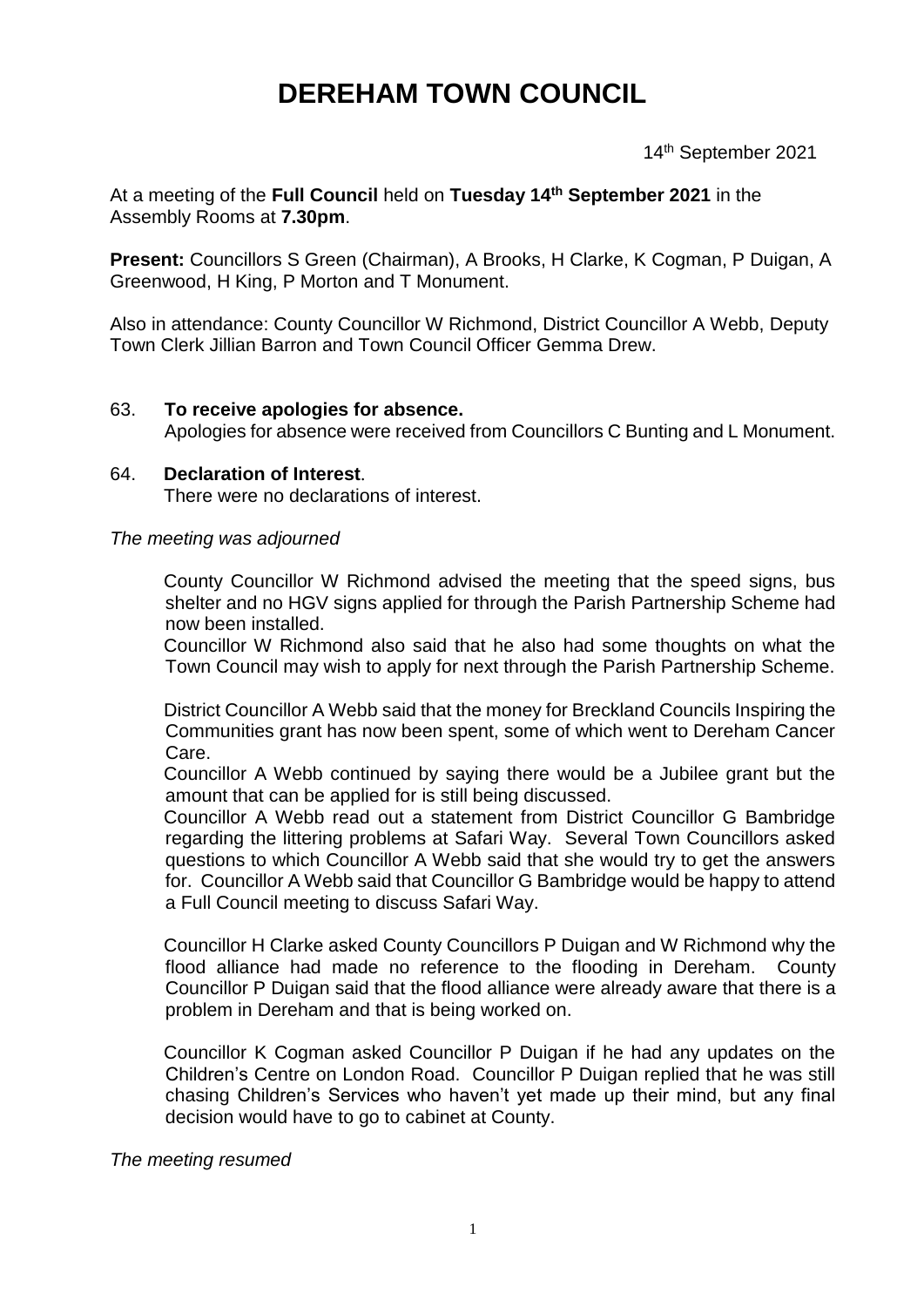65. To receive, confirm as correct and sign the minutes of the **Full Council meeting** held on **Tuesday 10th August 2021.**

Proposed by Councillor S Green, the minutes of the Full Council meeting Tuesday 10<sup>th</sup> August 2021 were agreed and signed.

# 66. **Virtual Social & Welfare Committee meeting**

(a) To receive, confirm as correct and sign the minutes of the meeting held on **Tuesday 24th August 2021.**

Proposed by Councillor H King, seconded by Councillor P Duigan the minutes of the Virtual Social & Welfare Committee meeting Tuesday 24<sup>th</sup> August 2021 were agreed and signed.

(b) To receive a report from the Chairman, discuss any matters arising therefrom.

There were no recommendations.

# 67. **Virtual Markets & Buildings Committee meeting**

(a) To receive, confirm as correct and sign the minutes of the meeting held on **Tuesday 24th August 2021.**

Proposed by Councillor H King, the minutes of the Virtual Markets & Buildings Committee meeting Tuesday 24th August 2021 were agreed and signed.

(b) To receive a report from the Chairman, discuss any matters arising therefrom.

The following recommendation was agreed and approved by the Council:

### **To consider reducing market rent for young people starting to trade.**

It was agreed the one-off scheme be launched in the Spring with applicants able to apply immediately. It will be open to all new young traders, although priority will be given to Dereham residents. Three traders will be chosen, to receive rent free pitch for 3 months, but these should not be in direct competition with any existing stall holders.

### 68. **Virtual Finance & Governance Committee meeting**

(a) To receive, confirm as correct and sign the minutes of the meeting held on **Tuesday 7th September 2021.**

Proposed by Councillor S Green, the minutes of the Virtual Finance & Governance Committee meeting Tuesday 7<sup>th</sup> September 2021 were agreed and Signed subject to the following amendment 'Councillor S Green was Chairman'.

(b) To receive a report from the Chairman, discuss any matters arising therefrom.

The following recommendations were agreed and approved by the Council:

### **To review grant making policy.**

It was agreed that condition 10 of the grant making policy be amended to read:

10. All applications must show how the grant will be used to benefit the people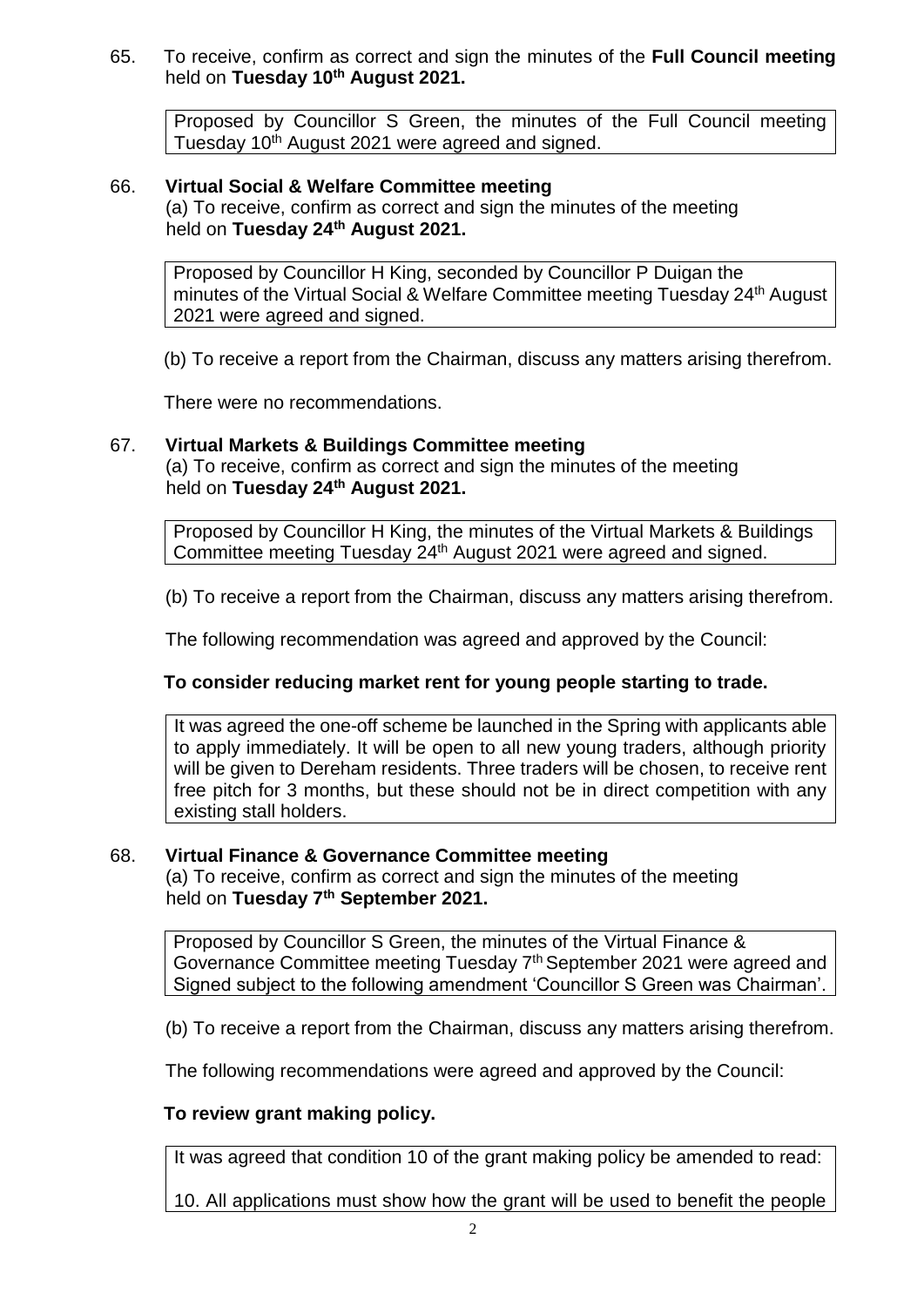of Dereham or the environment in Dereham. For applications for grants of more than £1,000, a greater level of information will be required to demonstrate value for money, this will include providing a copy of the most recent accounts for the organisation.

### **To receive petty cash report.**

It was agreed that in the future it only needed to see a petty cash report if expenditure exceeded £1,000 in any quarter.

# **To consider contributing to the project to improve the Queen Mothers Garden.**

It was agreed that the Council should be minded to contribute financially towards the project, but needed to understand what the benefit would be from making such a contribution.

It was agreed that Councillors Clarke and Greenwood be involved with the design process and a proposal which clearly shows the benefit which the Town Council's investment would bring, this would be brought back to the Full Council.

# **To discuss the amendments to the Balance Score Card and Priorities process**.

It was agreed that when a complex matter is brought to committee, that the committee members discuss it but maintain an open mind. If the committee feels that the matter is something it may wish to consider doing, that the matter be placed on the Balanced Score Card for prioritisation.

The Balanced Score Card would then be reviewed quarterly.

### 69. **Virtual Personnel Committee meeting**

(a) To receive, confirm as correct and sign the minutes of the meeting held on **Tuesday 7th September 2021.**

Proposed by Councillor H King, the minutes of the Virtual Personnel Committee meeting Tuesday 7<sup>th</sup> September 2021 were agreed and signed.

(b) To receive a report from the Chairman, discuss any matters arising therefrom.

The following recommendations were agreed and approved by the Council:

### **To discuss staffing issues.**

It was agreed that the Facilities Manager post not be recruited for 6 months and that the job description be reviewed and compared with similar positions elsewhere in 6 months.

It was agreed that the Office Admin post be advertised as full-time or part-time down to a minimum of 25hrs spread over 4 or 5 days. That the Council continue to be open to requests for more flexible working where it is justified and mutually beneficial.